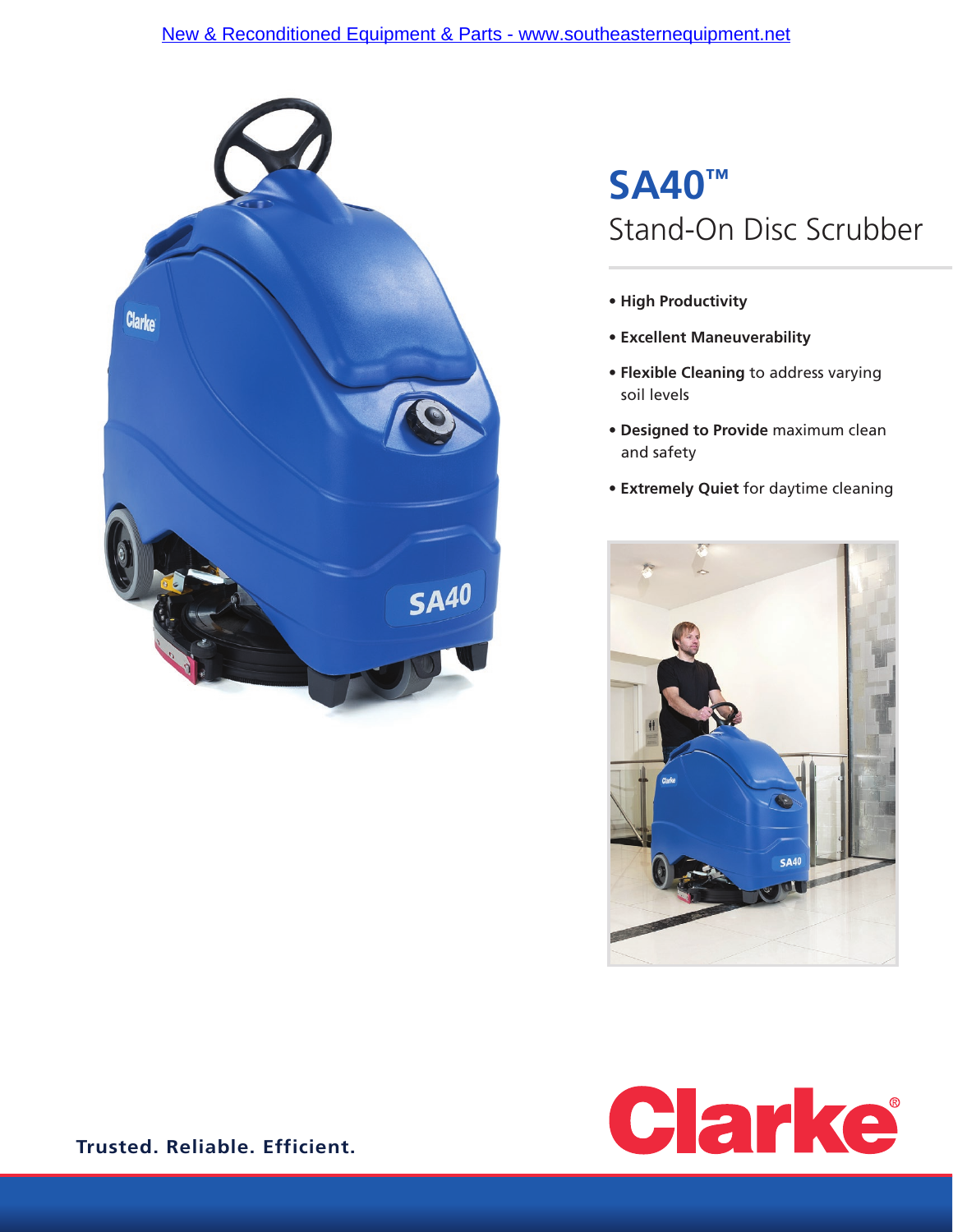# **Stand-up to increased performance and productivity**



### **A cost-efficient cleaning solution**

[New & Reconditioned Equipment & Parts - www.southeasternequipment.net](http://www.southeasternequipment.net)

Clarke has been helping cleaning professionals increase cleaning effectiveness and productivity for 100 years. Now we are pleased to introduce the SA40 stand on scrubber to further enhance your cleaning productivity. Designed to deliver reliable cleaning performance, the SA40 stand-on scrubber provides a flexible, extremely maneuverable and compact solution for small to medium-sized areas.

#### **Maximum productivity**

Clarke has set the standard for robust, productive, easy to use and reliable cleaning equipment. The Clarke SA40 is designed with a large 12 gallon solution tank and low flow rate, which can provide up to 75 minutes of scrub time without refilling, so you will spend more time cleaning. The SA40 is also engineered to provide increased down pressure at 75 pounds to enable you to enjoy maximum clean in a single pass.

#### **Consistent, easy cleaning**

The SA40 ensures consistent, reliable cleaning with solution flow rate control right at your fingertips. Select from low, medium or high flow rates to match the job at hand without stopping the machine. This not only minimizes cleaning solution waste but also reduces time spent on dump and refills. For simple operation, all scrubbing parameters brush pressure, solution flow and vacuum—are controlled with individual buttons, and are clearly displayed on the easy-to-read, LCD graphical display.

#### **True Blue sustainability**

With the SA40 you can enjoy a high level of cleaning performance without sacrificing sustainability. The SA40 is designed to allow you to clean with minimal consumption of detergent and water so that real savings can be gained without compromising performance or the environment. All Clarke auto scrubbers feature important benefits such as low noise levels, enhanced user ergonomics, onboard chargers and superior pickup to ensure you are left with clean, dry and safe floors.



**Control Panel** Simple, intuitive controls minimize operator training.



**Easy Maintenance Access** Flip-up lid and tilt-back tank provides easy access to the recovery tank, debris catch cage and batteries.



**Solution Filter** Externally mounted solution filter is easy to clean and minimizes exposure to chemicals.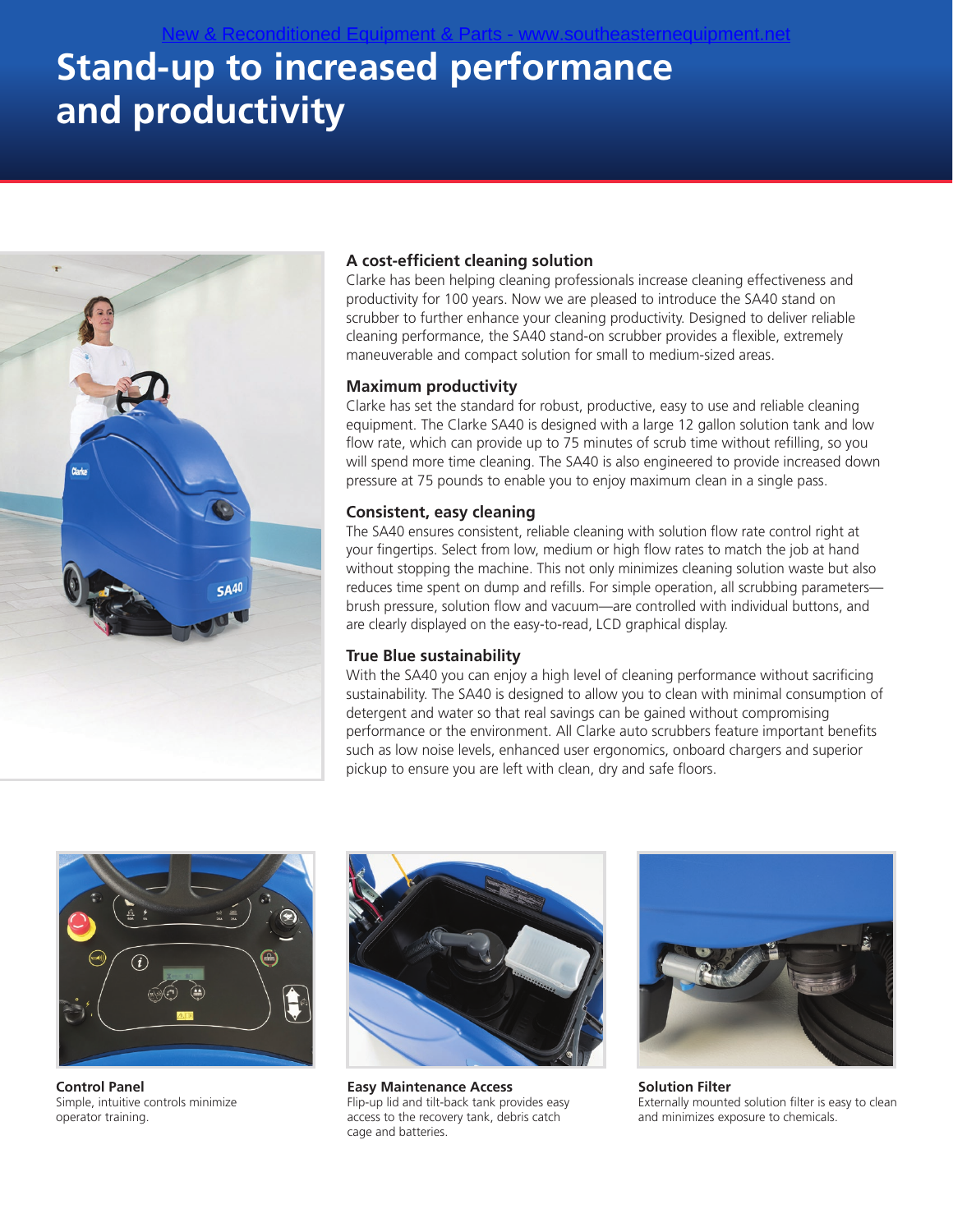# **SA40™**





**Scrubbing** One-Touch™ scrubbing.



**Scrub Deck** The scrub deck features a rugged industrial 3-lug attachment system for maximum durability and low total cost of ownership.



**Battery Compartment** The SA40™ is available with wet or AGM maintenance-free batteries.



**Clam Shell Design** The clam shell design makes charging easy, with virtually no increase in the machine's foot print. This allows it to easily fit into a cramped janitor's closet.